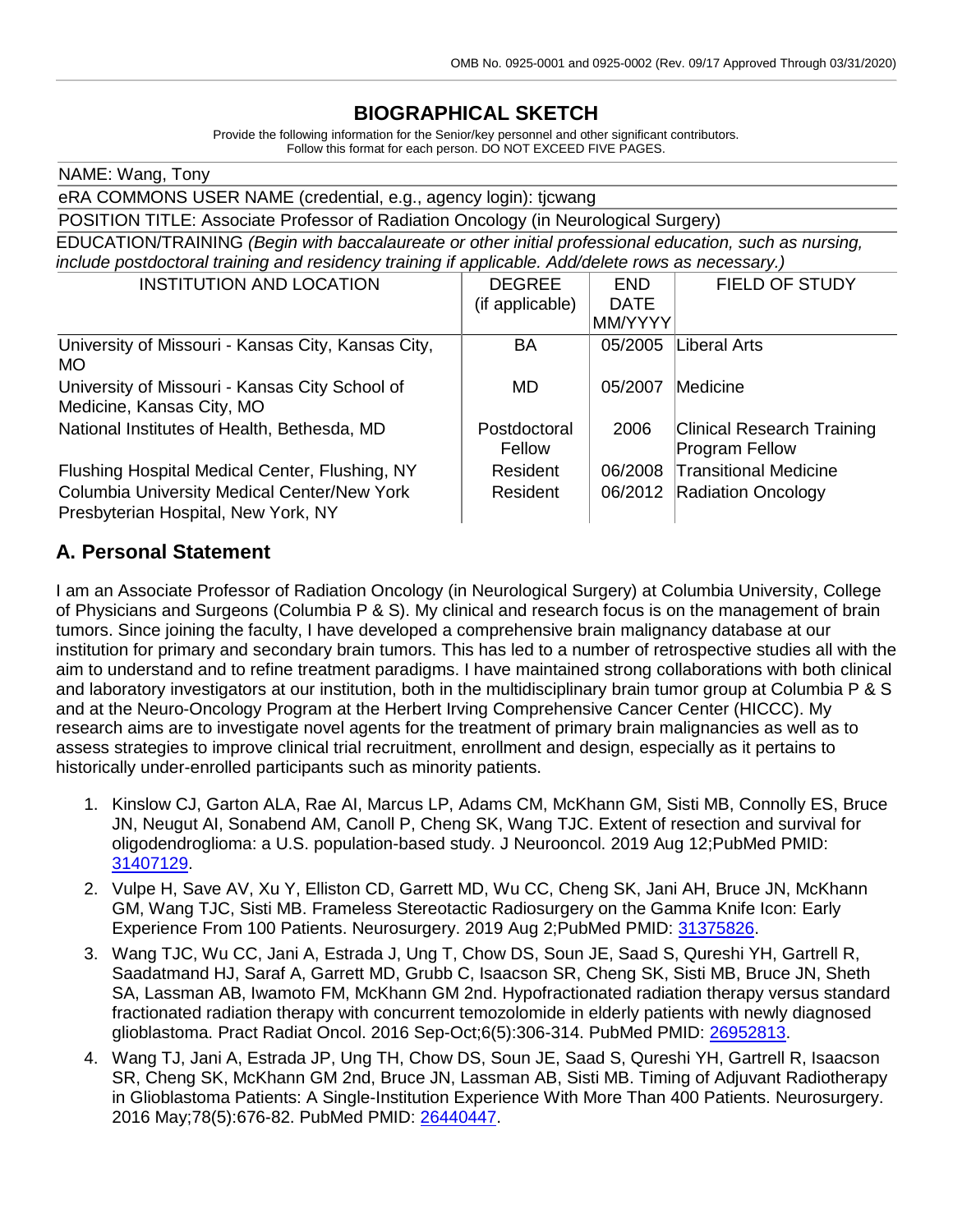# **B. Positions and Honors**

## **Positions and Employment**

- 2016 Assistant Professor of Radiation Oncology, Columbia University College of Physicians and Surgeons, New York, NY
- 2016 Assistant Attending Radiation Oncologist, New York Presbyterian Hospital, New York, NY
- Associate Attending Radiation Oncologist, New York Presbyterian Hospital, New York, NY
- Associate Professor of Radiation Oncology (in Neurological Surgery), Columbia University College of Physicians and Surgeons, New York, NY
- Co-Director, Center for Radiosurgery/Gamma Knife Center, Columbia University Medical Center, New York, NY

# **Other Experience and Professional Memberships**

- Member, American Society of Clinical Oncology
- Member, American Society for Radiation Oncology
- Member, Society for Neuro-Oncology
- 2017 Member, NRG Oncology
- Radiation Oncology Committee Member, SWOG
- Brain Tumor Core Committee Member, NRG Oncology
- Member, American Radium Society
- Member, American Radium Society-American College of Radiology Appropriateness Criteria Brain Committee, American Radium Society
- Member, Adult Central Nervous System and Pediatric Cancer Committee, American Board of Radiology
- Editorial Board, Neurosurgery
- Temporary Member, NIH Clinical Oncology Study Section (CONC)

# **Honors**

 Inductee, Phi Beta Delta International Honor Society Inductee, Mortar Board Senior Honor Society Inductee, Golden Key International Honour Society Inductee, Omicron Delta Kappa National Leadership Honor Society Inductee, Alpha Lambda Delta National Honor Society for First Year Students Inductee, Gold Humanism Honor Society Awardee, Chinese American Medical Society Scholarship Award Awardee, Sarah Morrison Medical Student Research Award Awardee, American Society for Radiation Oncology IGRT Symposium Travel Grant Awardee, American Society for Radiation Oncology Advocacy Day Travel Grant Awardee, American College of Radiation Oncology Annual Meeting Travel Grant Awardee, American College of Radiology William T. Moss Award Awardee, Overseas Compatriot Affairs Commission, Overseas Young Medical Professionals Program Awardee, Seattle Prostate Institute, Prostate Brachytherapy LDR Course scholarship Awardee, Radiological Society of North America Roentgen Resident/Fellow Research Award Awardee, American Society for Radiation Oncology Annual Meeting Radiation and Cancer Biology Poster Award Chief Resident, Columbia University Department of Radiation Oncology Awardee, NCCN Fellows Recognition Program - NCCN Travel Grant New York Magazine: Top Doctors, Castle Connolly - 2019 Top Doctors New York Metro Area, Castle Connolly - 2019 New York Rising Stars, Super Doctors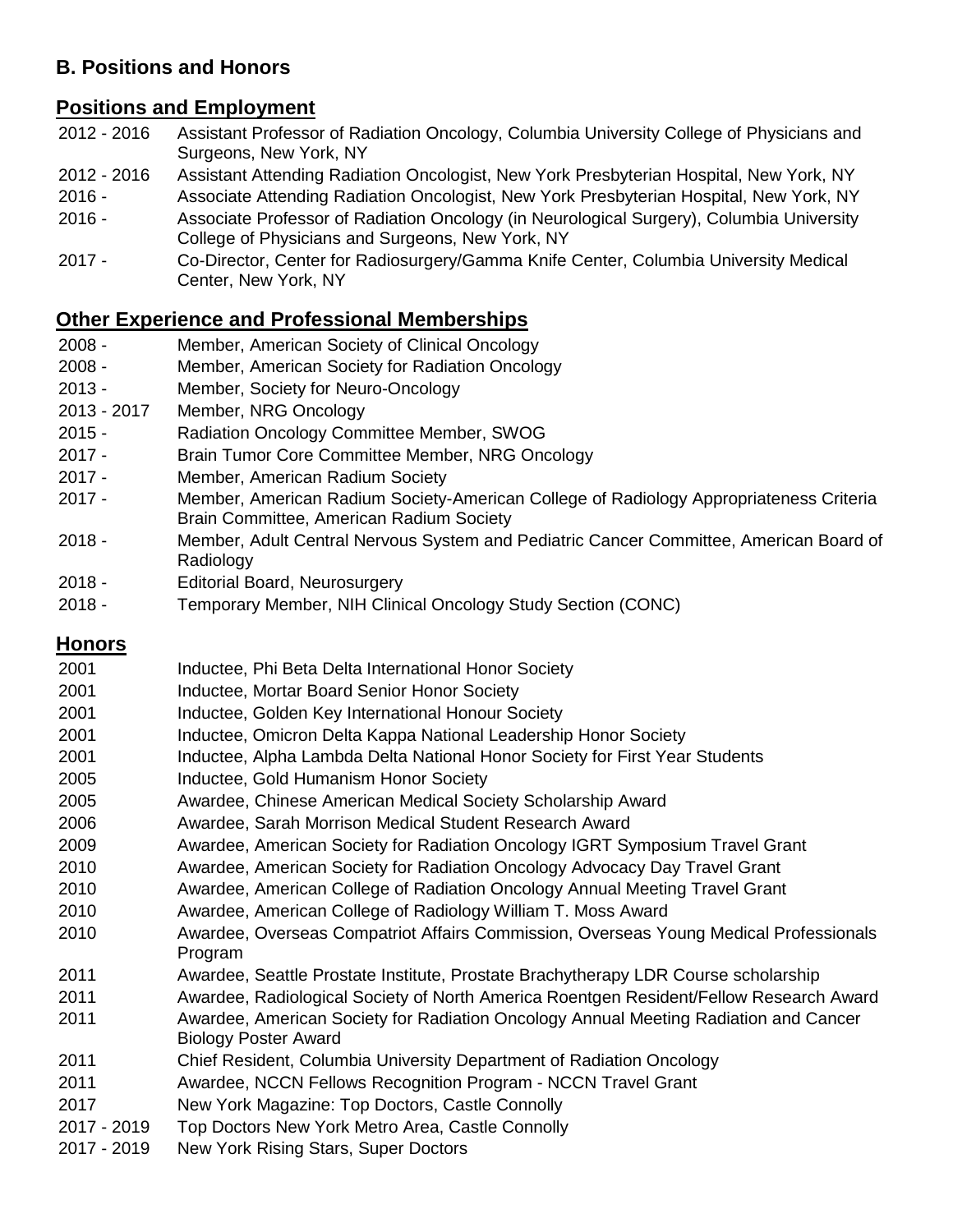# **C. Contribution to Science**

- 1. My work is primarily on central nervous system (CNS) malignancies for both primary and secondary diseases. As a high-volume referral center, a significant portion of my research is focused on stereotactic radiosurgery management of brain metastases. I lead the establishment of databases to examine and report outcomes in brain metastases patients stratified by specific primary cancers and molecular markers for personalized medical decision making.
	- a. Yanagihara TK, McFaline-Figueroa JR, Giacalone NJ, Lee AW, Soni V, Hwang ME, Hsieh KT, Saraf A, Wu CC, Yang D, Wen PY, Ashamalla H, Aizer AA, Wang TJC, Huang RY. A low percentage of metastases in deep brain and temporal lobe structures. Neuro Oncol. 2019 May 6;21(5):640-647. PubMed PMID: [30715520;](http://www.ncbi.nlm.nih.gov/pubmed/30715520/) PubMed Central PMCID: [PMC6502494.](http://www.ncbi.nlm.nih.gov/pmc/articles/PMC6502494/)
	- b. Smith DR, Bian Y, Wu CC, Saraf A, Tai CH, Nanda T, Yaeh A, Lapa ME, Andrews JIS, Cheng SK, McKhann GM, Sisti MB, Bruce JN, Wang TJC. Natural history, clinical course and predictors of interval time from initial diagnosis to development of subsequent NSCLC brain metastases. J Neurooncol. 2019 May;143(1):145-155. PubMed PMID: [30874953.](http://www.ncbi.nlm.nih.gov/pubmed/30874953/)
	- c. Wang TJ, Saad S, Qureshi YH, Jani A, Nanda T, Yaeh AM, Rozenblat T, Sisti MB, Bruce JN, McKhann GM, Lesser J, Halmos B, Stoopler MB, Lassman AB, Cheng SK, Isaacson SR. Does lung cancer mutation status and targeted therapy predict for outcomes and local control in the setting of brain metastases treated with radiation?. Neuro Oncol. 2015 Jul;17(7):1022-8. PubMed PMID: [25910841;](http://www.ncbi.nlm.nih.gov/pubmed/25910841/) PubMed Central PMCID: [PMC5762012.](http://www.ncbi.nlm.nih.gov/pmc/articles/PMC5762012/)
	- d. Wang TJ, Saad S, Qureshi YH, Jani A, Isaacson SR, Sisti MB, Bruce JN, McKhann GM 2nd, Lesser J, Cheng SK, Clifford Chao KS, Lassman AB. Outcomes of gamma knife radiosurgery, bi-modality & tri-modality treatment regimens for patients with one or multiple brain metastases: the Columbia University Medical Center experience. J Neurooncol. 2015 Apr;122(2):399-408. PubMed PMID: [25687652.](http://www.ncbi.nlm.nih.gov/pubmed/25687652/)
- 2. In addition to studying brain metastases, I established databases on patient outcomes for primary brain malignancies including glioblastomas and astrocytomas. The high volume of patients allowed us to examine many questions posed by our patients including timing of radiotherapy and hypofractionation. Due to our work, I have received and completed intramural pilot grants: a phase I feasibility study to examine to role of palliative cannabis treatment in the setting of patients with glioblastoma receiving chemoradiation and highly diffusion-weighted imaging: a predictive marker in glioblastoma.
	- a. Wang TJC, Mehta MP. Low-Grade Glioma Radiotherapy Treatment and Trials. Neurosurg Clin N Am. 2019 Jan;30(1):111-118. PubMed PMID: [30470398.](http://www.ncbi.nlm.nih.gov/pubmed/30470398/)
	- b. Smith DR, Wu CC, Saadatmand HJ, Isaacson SR, Cheng SK, Sisti MB, Bruce JN, Sheth SA, Lassman AB, Iwamoto FM, Wang SH, Canoll P, McKhann GM 2nd, Wang TJC. Clinical and molecular characteristics of gliosarcoma and modern prognostic significance relative to conventional glioblastoma. J Neurooncol. 2018 Apr;137(2):303-311. PubMed PMID: [29264835.](http://www.ncbi.nlm.nih.gov/pubmed/29264835/)
	- c. Wang TJC, Wu CC, Jani A, Estrada J, Ung T, Chow DS, Soun JE, Saad S, Qureshi YH, Gartrell R, Saadatmand HJ, Saraf A, Garrett MD, Grubb C, Isaacson SR, Cheng SK, Sisti MB, Bruce JN, Sheth SA, Lassman AB, Iwamoto FM, McKhann GM 2nd. Hypofractionated radiation therapy versus standard fractionated radiation therapy with concurrent temozolomide in elderly patients with newly diagnosed glioblastoma. Pract Radiat Oncol. 2016 Sep-Oct;6(5):306-314. PubMed PMID: [26952813.](http://www.ncbi.nlm.nih.gov/pubmed/26952813/)
	- d. Wang TJ, Jani A, Estrada JP, Ung TH, Chow DS, Soun JE, Saad S, Qureshi YH, Gartrell R, Isaacson SR, Cheng SK, McKhann GM 2nd, Bruce JN, Lassman AB, Sisti MB. Timing of Adjuvant Radiotherapy in Glioblastoma Patients: A Single-Institution Experience With More Than 400 Patients. Neurosurgery. 2016 May;78(5):676-82. PubMed PMID: [26440447.](http://www.ncbi.nlm.nih.gov/pubmed/26440447/)
- 3. I am involved in the National Cancer Institute's National Clinical Trials Network (NCTN) as the institutional principal investigator of NRG Oncology at Columbia University and involved with both NRG and SWOG Clinical Trials Group. My interests are in the design of clinical trials for brain tumors, pooling of multi-center data, and active enrollment of patients into clinical trials. This has led to several publications in the understanding and prognostication of brain tumors.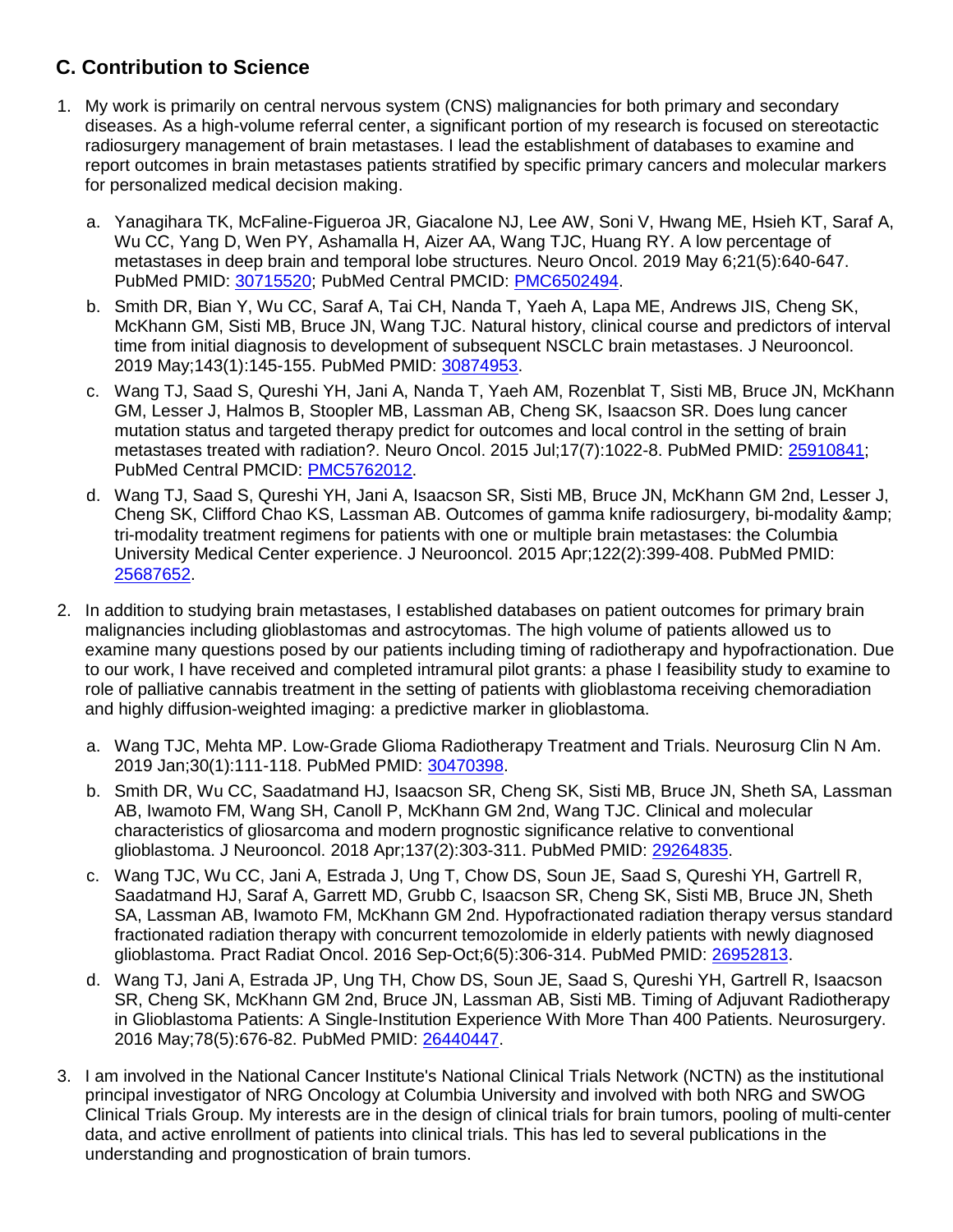- a. Kruser TJ, Bosch WR, Badiyan SN, Bovi JA, Ghia AJ, Kim MM, Solanki AA, Sachdev S, Tsien C, Wang TJC, Mehta MP, McMullen KP. NRG brain tumor specialists consensus guidelines for glioblastoma contouring. J Neurooncol. 2019 May;143(1):157-166. PubMed PMID: [30888558;](http://www.ncbi.nlm.nih.gov/pubmed/30888558/) PubMed Central PMCID: [PMC6483830.](http://www.ncbi.nlm.nih.gov/pmc/articles/PMC6483830/)
- b. Sperduto PW, Fang P, Li J, Breen W, Brown PD, Cagney D, Aizer A, Yu J, Chiang V, Jain S, Gaspar LE, Myrehaug S, Sahgal A, Braunstein S, Sneed P, Cameron B, Attia A, Molitoris J, Wu CC, Wang TJC, Lockney N, Beal K, Parkhurst J, Buatti JM, Shanley R, Lou E, Tandberg DD, Kirkpatrick JP, Shi D, Shih HA, Chuong M, Saito H, Aoyama H, Masucci L, Roberge D, Mehta MP. Survival and prognostic factors in patients with gastrointestinal cancers and brain metastases: have we made progress?. Transl Res. 2019 Jun;208:63-72. PubMed PMID: [30885538;](http://www.ncbi.nlm.nih.gov/pubmed/30885538/) PubMed Central PMCID: [PMC6527460.](http://www.ncbi.nlm.nih.gov/pmc/articles/PMC6527460/)
- c. Okunieff P, Casey-Sawicki K, Lockney NA, Hoppe BS, Enderling H, Pinnix C, Welsh J, Krishnan S, Yothers G, Brown M, Knox S, Bristow R, Spellman P, Mitin T, Nabavizadeh N, Jaboin J, Manning HC, Feng F, Galbraith S, Solanki AA, Harkenrider MM, Tuli R, Decker RH, Finkelstein SE, Hsu CC, Ha CS, Jagsi R, Shumway D, Daly M, Wang TJC, Fitzgerald TJ, Laurie F, Marshall DT, Raben D, Constine L, Thomas CR Jr, Kachnic LA. Report from the SWOG Radiation Oncology Committee: Research Objectives Workshop 2017. Clin Cancer Res. 2018 Aug 1;24(15):3500-3509. PubMed PMID: [29661779.](http://www.ncbi.nlm.nih.gov/pubmed/29661779/)
- d. Gittleman H, Lim D, Kattan MW, Chakravarti A, Gilbert MR, Lassman AB, Lo SS, Machtay M, Sloan AE, Sulman EP, Tian D, Vogelbaum MA, Wang TJC, Penas-Prado M, Youssef E, Blumenthal DT, Zhang P, Mehta MP, Barnholtz-Sloan JS. An independently validated nomogram for individualized estimation of survival among patients with newly diagnosed glioblastoma: NRG Oncology RTOG 0525 and 0825. Neuro Oncol. 2017 May 1;19(5):669-677. PubMed PMID: [28453749;](http://www.ncbi.nlm.nih.gov/pubmed/28453749/) PubMed Central PMCID: [PMC5464437.](http://www.ncbi.nlm.nih.gov/pmc/articles/PMC5464437/)
- 4. In addition to my clinical research focus, I collaborate with radiation biologists from Columbia University's Center for Radiological Research (CRR) and radiation physicists. I studied bystander/abscopal effects of heavy ions in collaboration with the National Institute of Radiological Sciences in Chiba, Japan. With the help from the CRR, we were able to test and design devices to help a pregnant glioblastoma patient through treatment while protecting fetal dose.
	- a. Ivanov VN, Wu J, Wang TJC, Hei TK. Inhibition of ATM kinase upregulates levels of cell death induced by cannabidiol and γ-irradiation in human glioblastoma cells. Oncotarget. 2019 Jan 25;10(8):825-846. PubMed PMID: [30783513;](http://www.ncbi.nlm.nih.gov/pubmed/30783513/) PubMed Central PMCID: [PMC6368233.](http://www.ncbi.nlm.nih.gov/pmc/articles/PMC6368233/)
	- b. Wu CC, Chaudhary KR, Na YH, Welch D, Black PJ, Sonabend AM, Canoll P, Saenger YM, Wang TJC, Wuu CS, Hei TK, Cheng SK. Quality Assessment of Stereotactic Radiosurgery of a Melanoma Brain Metastases Model Using a Mouselike Phantom and the Small Animal Radiation Research Platform. Int J Radiat Oncol Biol Phys. 2017 Sep 1;99(1):191-201. PubMed PMID: [28816146;](http://www.ncbi.nlm.nih.gov/pubmed/28816146/) PubMed Central PMCID: **PMC5675116**.
	- c. Wang TJ, Wu CC, Chai Y, Lam RK, Hamada N, Kakinuma S, Uchihori Y, Yu PK, Hei TK. Induction of Non-Targeted Stress Responses in Mammary Tissues by Heavy Ions. PLoS One. 2015;10(8):e0136307. PubMed PMID: [26317641;](http://www.ncbi.nlm.nih.gov/pubmed/26317641/) PubMed Central PMCID: [PMC4552651.](http://www.ncbi.nlm.nih.gov/pmc/articles/PMC4552651/)
	- d. Horowitz DP, Wang TJ, Wuu CS, Feng W, Drassinower D, Lasala A, Pieniazek R, Cheng S, Connolly EP, Lassman AB. Fetal radiation monitoring and dose minimization during intensity modulated radiation therapy for glioblastoma in pregnancy. J Neurooncol. 2014 Nov;120(2):405-9. PubMed PMID: [25096798.](http://www.ncbi.nlm.nih.gov/pubmed/25096798/)

Complete List of Published Work in My Bibliography: [https://www.ncbi.nlm.nih.gov/myncbi/1XysvtqPn\\_MAO/bibliography/public/](https://www.ncbi.nlm.nih.gov/myncbi/1XysvtqPn_MAO/bibliography/public/)

### **D. Additional Information: Research Support and/or Scholastic Performance**

### **Ongoing Research Support**

P30CA013696 (Rustgi) 07/01/2014-06/30/2020 NIH/NCI